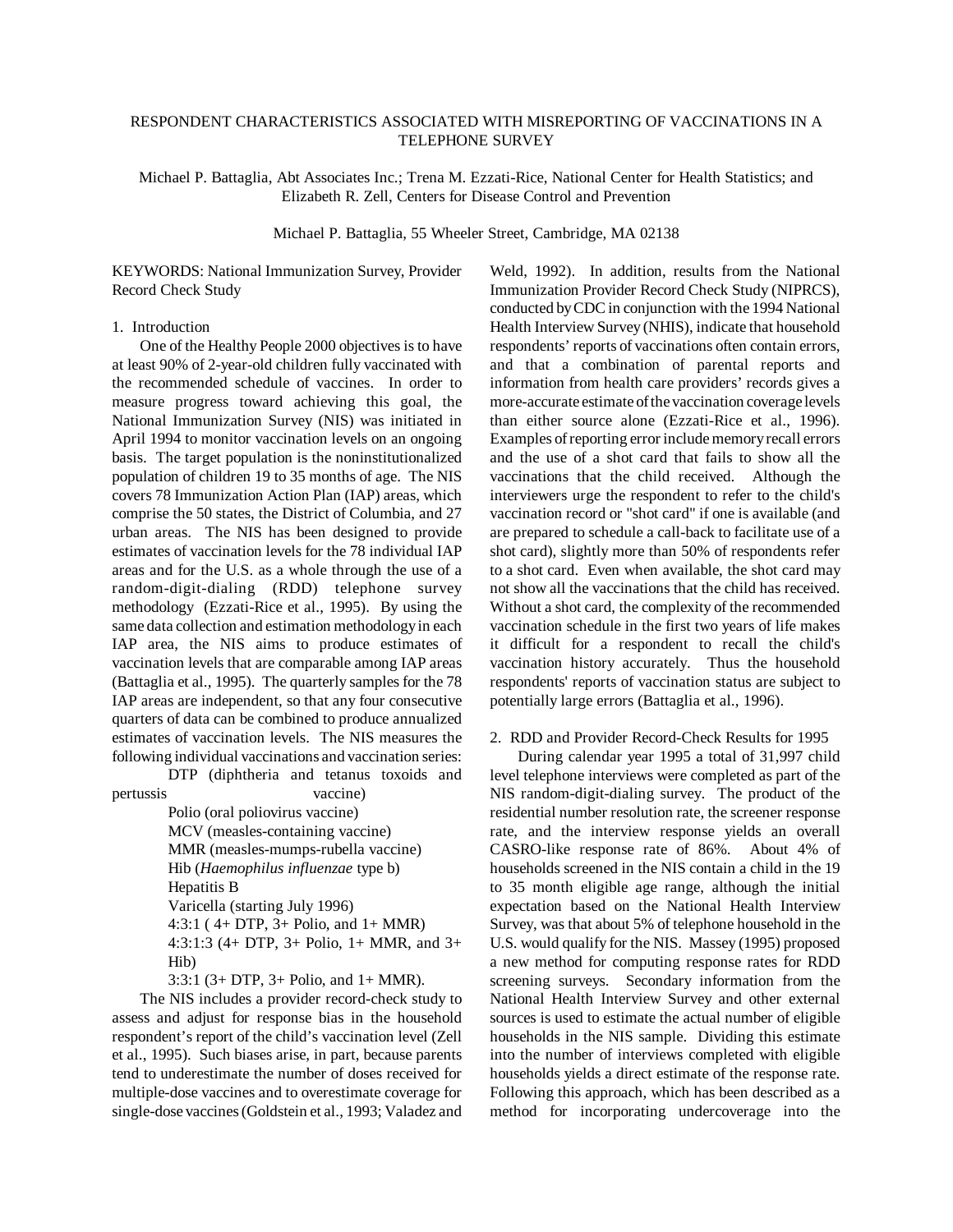response rate (Shapiro et al., 1996), the NIS response rate for 1995 was 70%.

During the RDD telephone interview, the respondent is asked to identify the name and address of the child's vaccination providers and to give verbal consent for those providers to be contacted. The NIS provider record check survey is conducted by mail with telephone followup (Battaglia et al., 1997). For 1995 valid provider data was obtained for 49% (15,595) of the children. Improvements in the provider record check methodology have raised this to 69% for the first quarter of 1997. The vaccination information from the provider record check survey is used as the gold standard, because it has been shown to be much more accurate than the household reports of vaccination received (Zell et al., 1995).

The household report on the 4:3:1:3 up-to-date (UTD) status of the child can be used to classify all children in the RDD sample into 5 categories:

- 1. Shot card, 4:3:1:3 UTD
- 2. Shot card, Not 4:3:1:3 UTD
- 3. Recall, 4:3:1:3 UTD
- 4. Recall, Not 4:3:1:3 UTD
- 5. Don't Know (D.K.) whether 4:3:1:3 UTD.

Table 1 shows the percentage of children in each of the above five categories who are 4:3:1:3 up-to-date based on the provider information, and indicates that substantial response bias exists in the household report of the 4:3:1:3 vaccination status. For 1995 the use of the household information alone yields a weighted national 4:3:1:3 vaccination estimate of 55.4%. We can combine household data and provider data to obtain provideradjusted estimates of vaccination levels for each IAP area (Zell et al., 1995, Battaglia, 1997). As shown in Table 1, within each of the five categories, the provider data is used to estimate the proportion of children who are 4:3:1:3 up-to-date. The provider adjusted 4:3:1:3 vaccination estimate equals the weighted average of the category-specific 4:3:1:3 up-to-date proportions. The provider-adjusted estimate for 1995 is 74.6%. The gross difference rate (i.e., the percentage of erroneous household reports) is 36.4%, while the net difference rate (i.e., the nonoffsetting part of the gross difference rate) is -20.2%. The net bias equals -19.2%.

### 3. Factors Associated with Household Reporting Errors

The 1995 NIS sample consists of 13,581 children with a nonmissing household report on 4:3:1:3 up-to-date status who also have useable provider data. These children were used to assess demographic and socioeconomic factors associated with agreement between the household and provider 4:3:1:3 up-to-date status of the child. A dichotomous dependent variable was formed by coding children with agreement between the household and provider to 1, and children with disagreement between the household and provider to 0. Because the provider data is treated as the gold standard, disagreement indicates a household reporting error. Table 1 lists the predictor variables included in the final main effects logistic regression model which was estimated using SUDAAN in order to take the weights and the sample design into account. Initially, separate models were run for children who were and were not 4:3:1:3 up-to-date according to their providers. Variables that were significant at the 0.10 level in either model were included in the final main effects model which is shown in Table 3. The final main effects model indicates that children with a Hispanic or nonHispanic Black mother are more likely to have a household reporting error than children with a nonHispanic White mother. Children for whom a shot card was not used during the telephone interview are more likely to have a household reporting error. Children who moved from a different state are less likely to have a household reporting error than children who have not moved. Children with a mother who has less than 12 years of education are also more likely to have a household reporting error than children with a mother who has more than 12 years of education. Finally, children who are not 4:3:1:3 up-to-date according to their providers are less likely to have a household reporting error.

#### 4. Summary

Substantial response bias exits in the household reports of vaccination status of children age 19-35 months. For 4:3:1:3 up-to-date, the net bias is -19.2%.

 The use of provider vaccination information in conjunction with the household report leads to much more accurate estimates of vaccination coverage for the 78 IAP areas. Demographic and socioeconomic variables associated with household reporting error were examined.

### References:

Battaglia, M., Malec, D., Spencer, B., Hoaglin, D., and Sedransk, J., "Adjusting for Noncoverage of Nontelephone Households in the State and Local Immunization Coverage and Health Survey," 1995 Proceedings of the Section on Survey Research Methods, American Statistical Association, pp. 678-683.

Battaglia, M., Shapiro. G., and Zell, E. R., "Substantial Response Bias May Remain When Records Are Used in a Telephone Survey," 1996 Proceedings of the Section On Survey Research Methods, American Statistical Association, pp. 452-455.

Battaglia, M., "Methodology of the National Immunization Survey," Centers for Disease Control and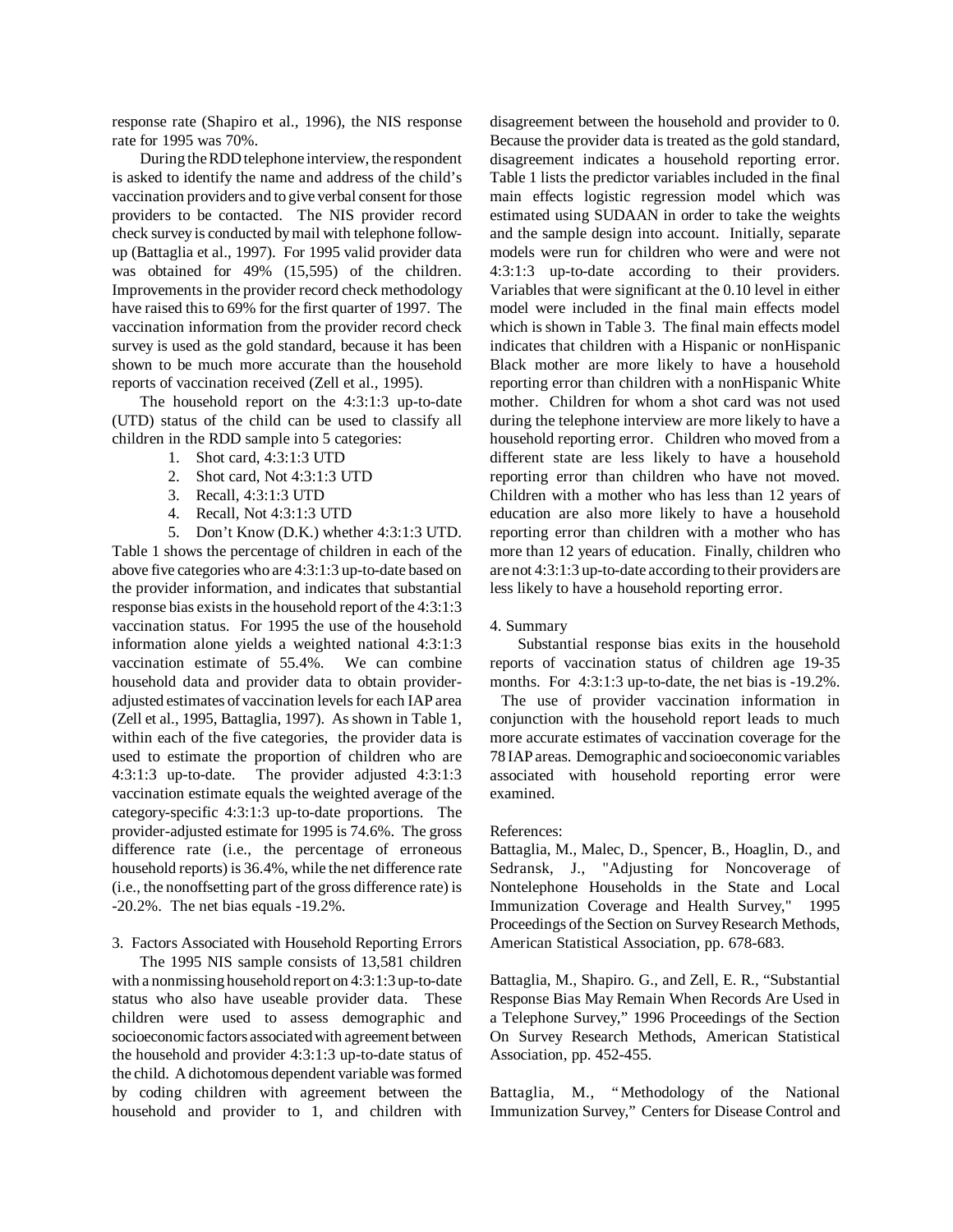Prevention, National Immunization Program, 1997 National Immunization Conference Proceedings, Detroit, Michigan.

Battaglia, M., Ezzati-Rice, T. M., Hoaglin, D., Loft, J., and Maes, E. F., "Response Rates in a Survey that Collects Childhood Vaccination Information from Households and Providers," 1997 Proceedings of the Section On Survey Research Methods, American Statistical Association.

Ezzati-Rice, T. M., Zell, E. R., Battaglia, M., Ching, P., and Wright, R., "The Design of the State and Local Area Immunization Coverage and Health Survey," 1995 Proceedings of the Section on Survey Research Methods, American Statistical Association, pp. 668-672.

Ezzati-Rice, T. M., Zell, E. R., Massey, J. T., and Nixon, M. J. (1996), "Improving the Assessment of Vaccination Coverage Rates with the Use of Both Household and Medical Provider Data", 1996 Proceedings of the Section on Survey Research Methods of the American Statistical Association, pp. 335-340.

Goldstein, K. P., Kviz, F. J., and Daum, R. S., "Accuracy of Immunization Histories Provided by Adults Accompanying Children to a Pediatric Emergency Department," Journal of the American Medical Association, 1993, 270, pp. 2190-2194.

Massey, J. T., "Estimating the Response Rate in a Telephone Survey with Screening," 1995 Proceedings of the Section on Survey Research Methods, American Statistical Association, pp. 673-677.

Shapiro, G., Battaglia, M., Hoaglin, D., Buckley, P., and Massey, J. T., "Geographical Variation in Within-Household Coverage of Households with Telephones in an RDD Survey," 1996 Proceedings of the Section on Survey Research Methods, American Statistical Association, pp. 491-496.

Valdez, J. J., and Weld, L. H., "Maternal Recall Error of Child Vaccination Status in a Developing Nation," American Journal of Public Health, 1992, 82, pp. 120 122.

Zell, E. R., Ezzati-Rice, T. M., Hoaglin, D. C., and Massey, J. T. (1995), "Adjusting for Response Bias on Vaccination Status in a Telephone Survey", 1995 Proceedings of the Section on Survey Research Methods of the American Statistical Association, pp. 684-689.

| <b>Household Report Category</b>  | Percentage 4:3:1:3 Up-to-Date<br>According to Households | Percentage 4:3:1:3 Up-to-Date<br>According to Providers |
|-----------------------------------|----------------------------------------------------------|---------------------------------------------------------|
| Shot Card, $4:3:1:3$ up-to-date   | 100%                                                     | 90%                                                     |
| Shot Card, Not 4:3:1:3 up-to-date | $0\%$                                                    | 62%                                                     |
| Recall, $4:3:1:3$ up-to-date      | 100\%                                                    | 75%                                                     |
| Recall, Not 4:3:1:3 up-to-date    | $0\%$                                                    | 66%                                                     |
| $D.K. 4:3:1:3$ Status of Child    | D.K.                                                     | 70%                                                     |

Table 1: Comparison of Household and Provider Report of 4:3:1:3 Up-to-Date Status of Child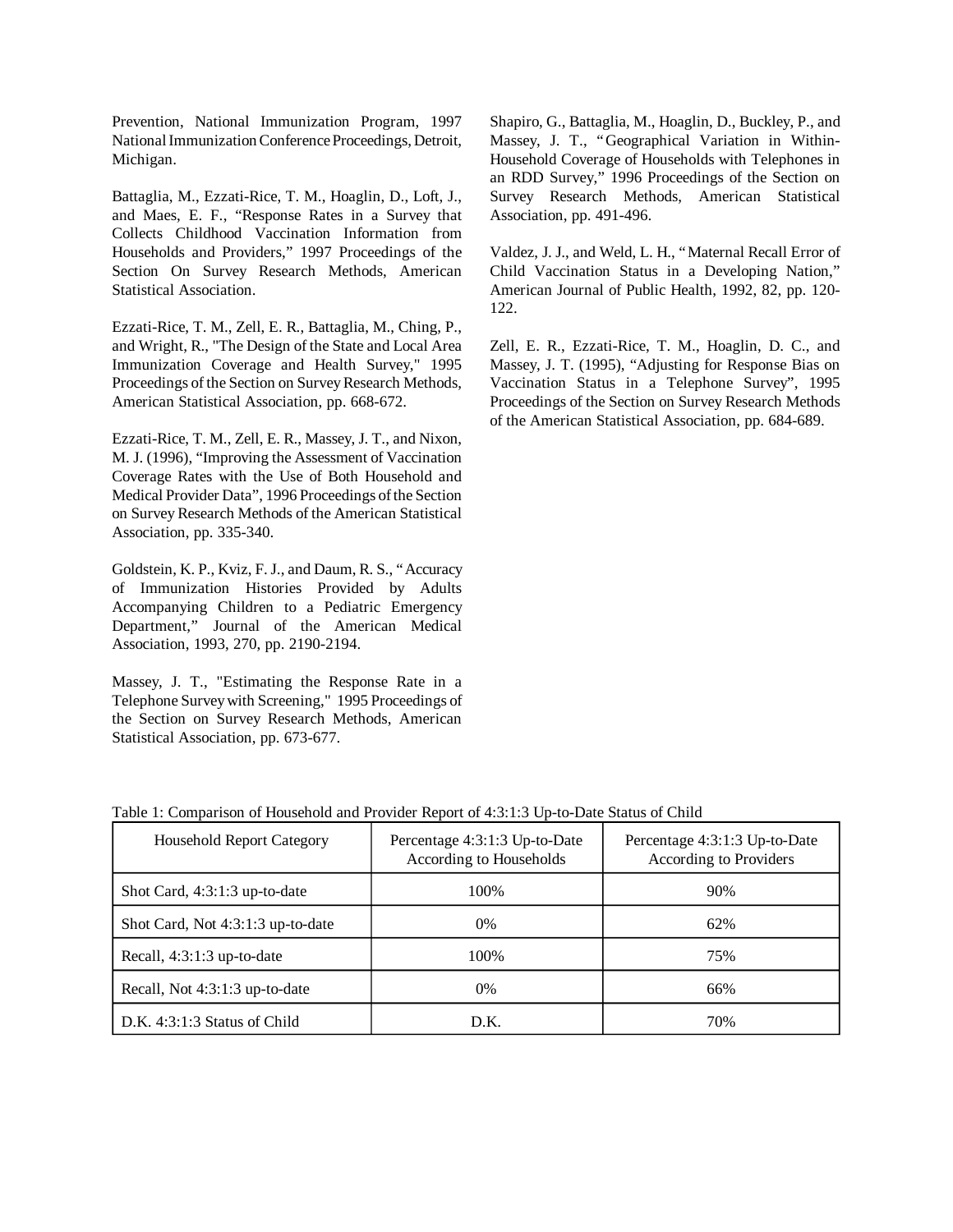Table 2: Predictor Variables Considered for Inclusion in Logistic Regression Models

| <b>AGE OF CHILD</b><br>$1 = 19-25$ months<br>$2 = 26-35$ months                                                                                                                    |
|------------------------------------------------------------------------------------------------------------------------------------------------------------------------------------|
| MARITAL STATUS OF MOTHER<br>$1 = Divored$ , separated, widowed, deceased<br>$2$ = Never married<br>$3$ = Married, unknown                                                          |
| RACE/ETHNICITY OF MOTHER<br>$1 =$ Hispanic<br>$2 = Black, nonHispanic$<br>$3$ = Native American & other races, nonHispanic<br>$4 =$ Asian, nonHispanic<br>$5 =$ White, nonHispanic |
| POVERTY STATUS<br>$1 = At$ or above poverty level<br>$2 =$ Below poverty level<br>$3 =$ Unknown                                                                                    |
| <b>EDUCATION OF MOTHER</b><br>$1 =$ Less than 12 years<br>$2 = 12$ years<br>$3$ = More than 12 years                                                                               |
| <b>SHOT CARD USE</b><br>$1 =$ Shot card not used<br>$2 =$ Shot card used                                                                                                           |
| MOBILITY SINCE BIRTH OF CHILD<br>$1 = Moved - same state$<br>$2 = Moved - different state$<br>$3 = Did$ not move, unknown                                                          |
| MSA VERSUS NONMSA COUNTY OF RESIDENCE<br>$1 = MSA$<br>$2 = \text{NonMSA}$                                                                                                          |

(Last category is used as the reference group in the logistic regression models).